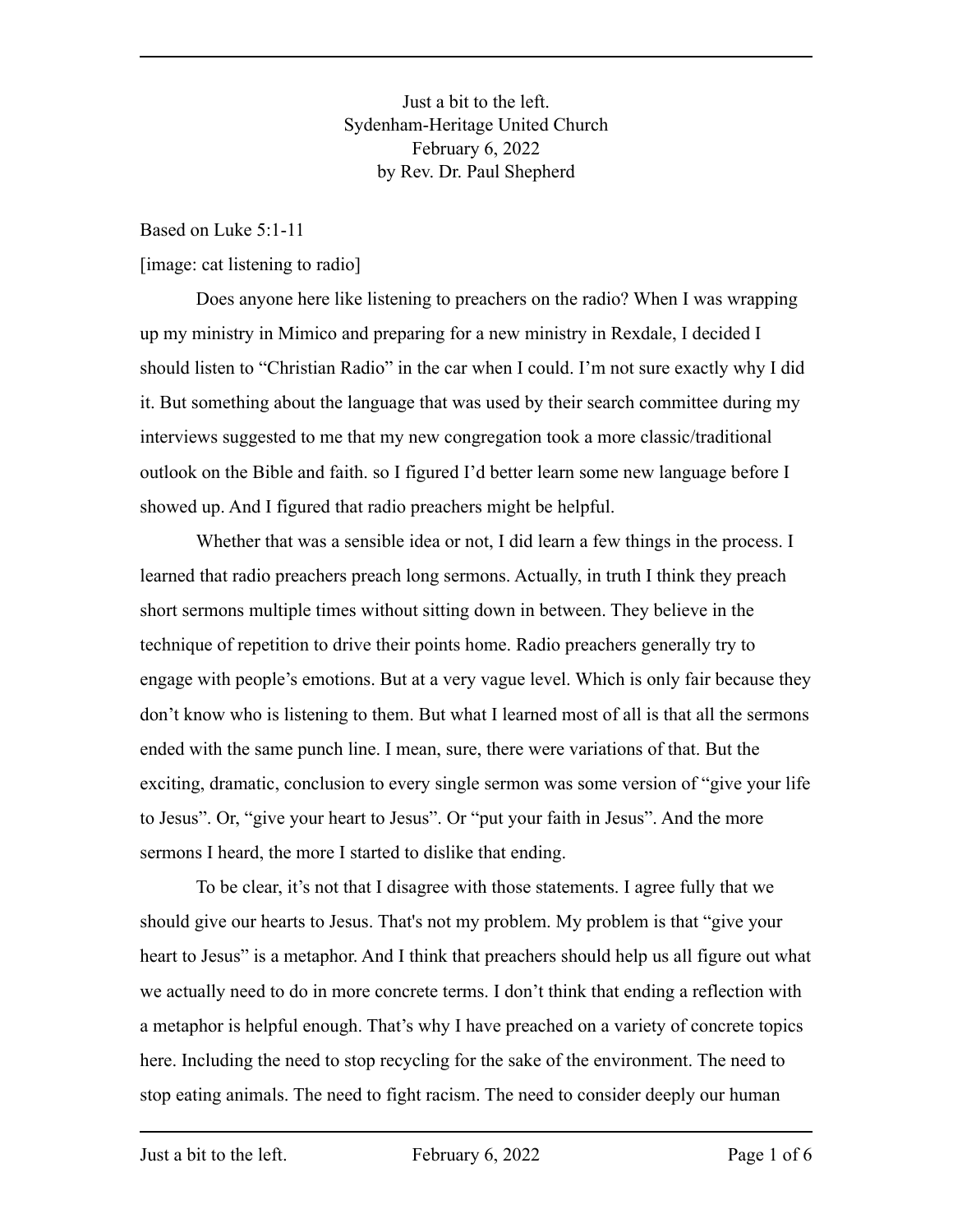attraction to war. And other topics you might have thought had no place in church. But for me, it is all an effort to put real flesh on the metaphor "give our hearts to Jesus". It's an attempt to talk about making actual, possible, doable life changes to help be and bring the kingdom of God to Brantford. Here. Now. It's about everybody finding their own healing. Here. Now.

Some weeks, given the biblical texts and what is happening on our streets, that task can be pretty easy. But many times, it is not. And it really does not help that we have all heard these biblical stories so many times. Because we are perhaps used to hearing these stories and letting them roll off our backs thinking that the stories cannot possibly apply to us. Take our reading from Luke today - Jesus calls fishers to follow him. The obvious take-home message is stay away from beaches, and Jesus will not annoy you by asking you for anything. Well, that's a literal reading of the text anyway. But if the message is just, "stay away from beaches", we may as well have just watched the movie *Jaws*. Surely in the church we can do better than that!

[image: fishing with nets]

The story of Jesus calling the fishers is a well-known and well-loved story. But in the Bible, there are actually 2 versions of the story. We just read the version from Luke, which I think is the far better story. And I want to tell you why I think that.

In both Mark and Matthew, … well, let me read you the entire story from Mark 1. "As Jesus passed along the Sea of Galilee, he saw Simon and his brother Andrew casting a net into the lake - for they were fishermen. And Jesus said to them, 'Follow me and I will make you fish for people.' And immediately they left their nets and followed Jesus.'' (Mark 1:16-18). That's the entire story. And the story in Matthew is basically the same. Moreover, in Mark and Mathew this story comes very early in the gospels. In both Mark and Matthew, Jesus is baptized, retreats into the wilderness to be tempted for 40 days. And as soon as Jesus emerges from the wilderness he calls the fishers as his first disciples. Jesus calls fishers and they follow. Instantly. Without question. Without hesitation.

In both Matthew and Mark it sounds as if Jesus was a completely unknown person who wanders down a beach, tells some fishers to leave their boats and follow him, and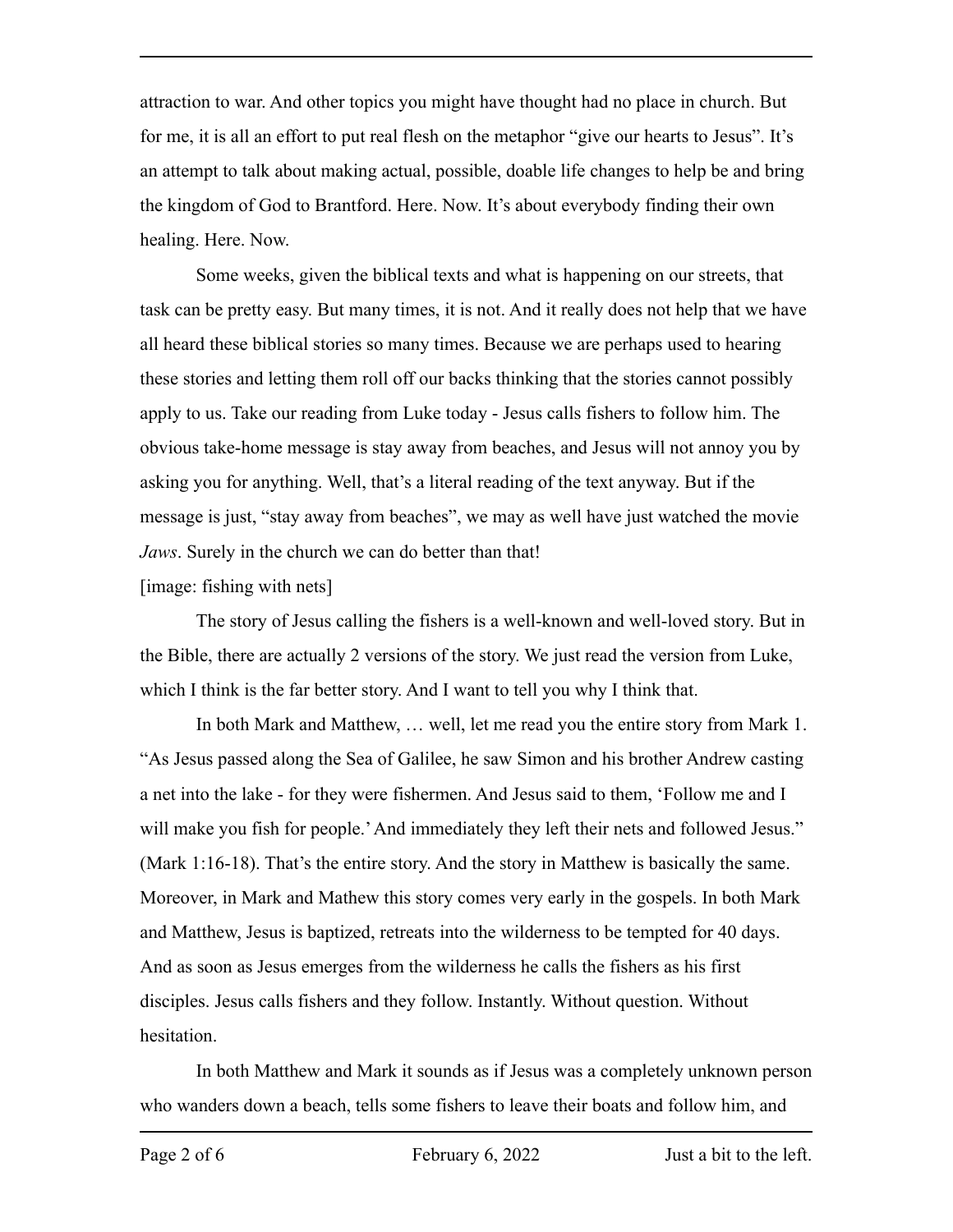they do it. The fishers don't appear to deliberate. They do not ask Jesus who he is or what his credentials are. They do not ask what the pay is like. They do not ask if they will get lunch breaks. They do not even ask Jesus how long he wants them for? Does Jesus want them for an hour? Or the rest of the day? Or a year? Who knows? They just follow.

This has led to countless sermons where the preacher said that this story is about following Jesus blindly on faith. The call to follow Jesus seems like a leap of faith, not something that we can be rational about.

But I have a problem with that interpretation. OK - 2 problems. Well, I guess it's actually 3 problems. One problem is that if we are called to blind faith does that just mean we should act on any whim that strikes us, imagining that the whim is from God? I mean, even if we accept the challenge of "blind faith", how exactly do we know which of our whims come from God? I get a lot of whims and I'm sure that you do too. How do we decide which ones to act on? A second problem is that when we hear the message about being called to blind faith, most of us tune out. Because we really don't know how to do that. As a metaphor it's fine, but we struggle to imagine any real action based on the idea of blind faith. That way of reading the story actually lets us off the hook, because we can decide that the message cannot possibly apply to us. A third problems is that there is no reason to be irrational here anyway. We just need to read Luke's version of the story and it will make a lot more sense.

And that's why I think the version in Luke is a much better story. Luke's version does not require a leap of faith. And because of that - spoiler alert - we are not let off the hook either! Luke's version of the story just might apply to us after all. You've been warned.

Of course, as with any good story, the story starts before the story starts. As I said, in Mark and Matthew, Jesus calls the fishers immediately after his time in the wilderness. In Luke, after his wilderness experience Jesus does not call the fishers - not right away. In Luke, after his wilderness experience Jesus travels around the country teaching in different synagogues. Then Jesus heals a man with an unclean spirit. Then Jesus heals Simon's mother-in-law. Then Jesus continues to preach throughout Judea. His preaching is provocative enough that he even gets run out of town sometimes, as he read in our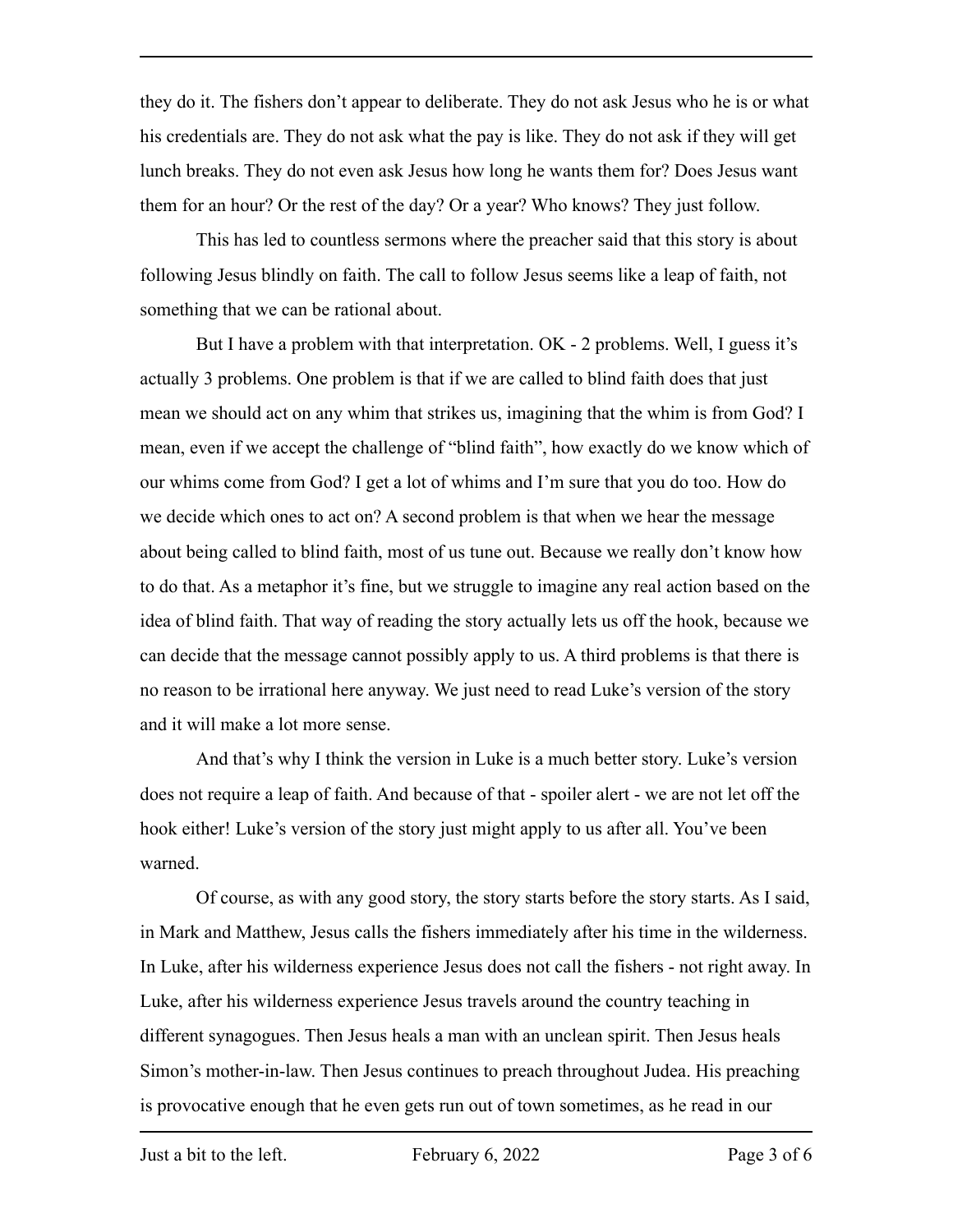story last week. So we know Jesus was doing something meaningful. Then - after all that - Jesus calls the fishers, as we just read a moment ago.

So in Luke's story, by the time Jesus gets around to calling the fishers, Jesus is already a known public figure who had already been teaching and healing. More than that. The fishers we actually already Jesus's friends.

So here's a more rational way to hear this story. Step 1: Jesus came to John the baptizer and was baptized. Over time Jesus became a well-known and trusted member of John's group. When John was arrested, Jesus took over the leadership of the group. And then, over time, Jesus took the group in a new direction. So, Jesus calling the fishers was simply a way of announcing that Jesus was now in charge of the group. This group of friends who Jesus had already been working with.

Why do we care about this? Is anything going to come out of this that makes that long preamble worthwhile? I have no idea. But I'll tell you why I care about this.

I care about this because it completely changes the metaphor of the story. The story of "calling the fishers" is not a call to abandon rational thought and embrace blind faith. Jesus was not calling unknown fishers into an unknown project. Jesus was calling the fishers (who were already his friends) to continue the ministry that they were already doing together. Yes, over time to take it in new direction. But to build on an existing ministry. Jesus called his friends to continue, to adapt and to grow. Not to start from scratch.

Jesus was calling his friends to make incremental changes to their collective ministry because John was no longer around. And Jesus starts by making an incremental change to their method of fishing. Jesus tells the fishers - who already knew what they were doing - to go out into deeper waters in order to find fish. The fishers - because they already trust Jesus - do so. And they find more fish than they can handle.

In this congregation, we are a lot like that too. Most of us have known each other for a long time. There are many friendships in this congregation. There are lots of good people in this congregation. And we have been doing ministry together for a long time. Granted, some of you might still think of me as "the new guy" to some extent because covid has limited our ability to get to know each other well. But this community has been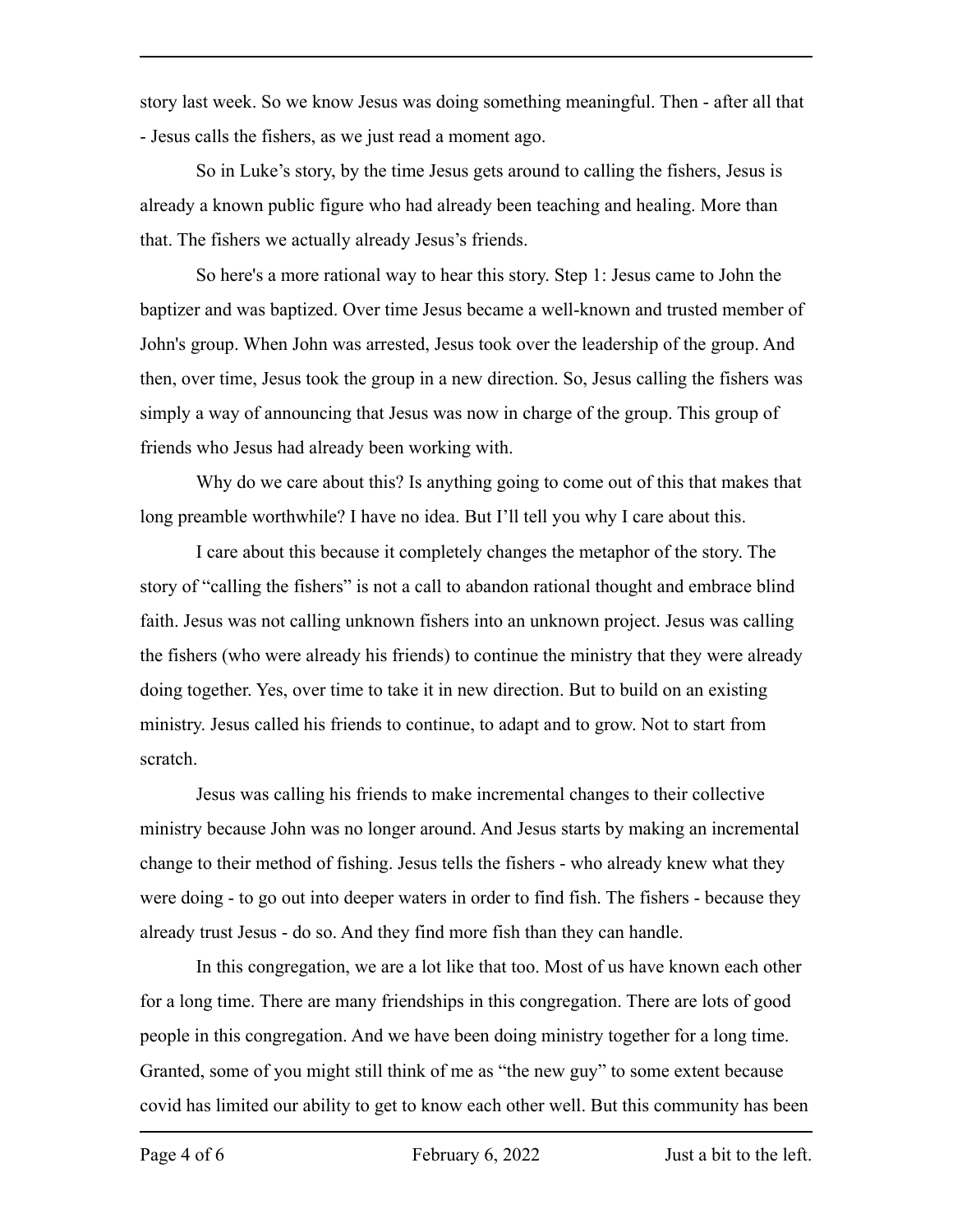engaged in ministry for a long time.

And we too are being called into deeper waters. As one example, many of our long-standing outreach activities are not working right now. Perhaps some of us have given up hope. But perhaps we are called to move to deeper waters and to keep fishing. To find / create / or partner with new people and new activities that can serve both Brantford and our congregation. We are not being called to start from scratch. We are simply called to continue our work together in deeper waters.

[image: just a bit to the left]

The title of this reflection is "Just a bit to the left. What did you think I was going to be talking about? What were you thinking about?

[image: drill bit for left holes]

Were you thinking about a drill bit that would let you drill a hole to the left?

[image: arithmetic bit shift]

Were you thinking about a computer algorithm for modifying the bit patterns in an integer?

[image: high way road wiggles]

Well, I hope you were thinking more along these lines. We are on a journey. And we continue to move forward. We just need to do a little wiggle. We just need to go a bit to the left. We need incremental changes in our ministries in order to make them work better. True, there may be some completely new projects we want to try that require big changes. But I believe that most of the changes that we need to make are incremental, small, doable, possible. We just need to go a bit to the left.

Whatever the metaphor "give your heart to Jesus" means here in Brantford it is not a call to do something completely new and off the wall. We do not need to look for insane new ideas that we do not want to do. We need to be open to incremental changes that lead to new opportunities in this congregation and in our own lives. Opportunities that are only just a bit beyond our grasp today. We do not need blind faith. We don't need blindness at all. In fact we need to open our eyes and hearts to the current needs of our community.

What excites you about SHUC, and Brantford right now? But don't tell me now.